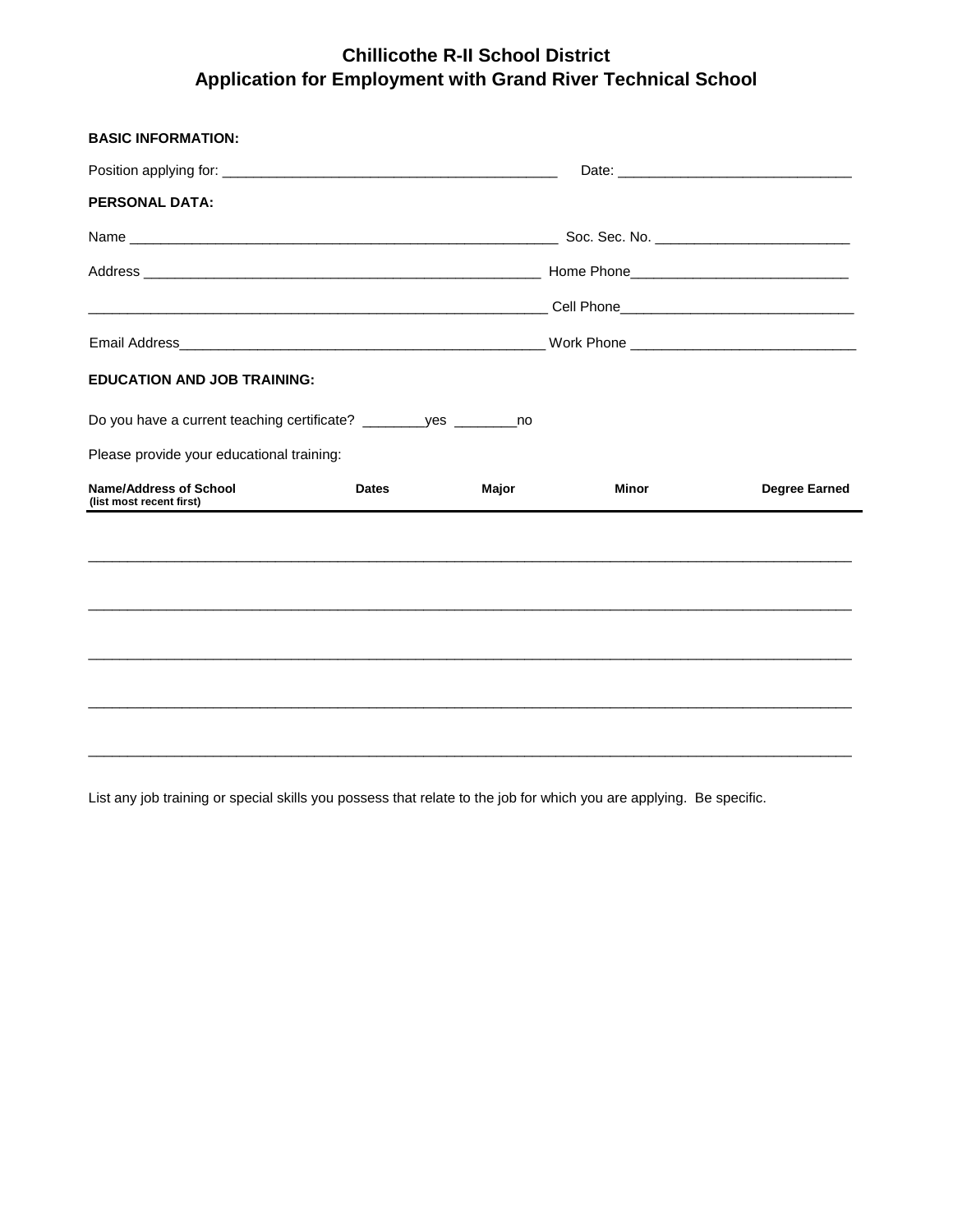**REFERENCES (Provide three references who have first-hand knowledge of your character, personality, teaching and/or business abilities)**

| <b>Name</b>                                                                                                                                                                                                                                                                                | <b>Address</b> |                       | Phone                  |               | Email                     |
|--------------------------------------------------------------------------------------------------------------------------------------------------------------------------------------------------------------------------------------------------------------------------------------------|----------------|-----------------------|------------------------|---------------|---------------------------|
|                                                                                                                                                                                                                                                                                            |                |                       |                        |               |                           |
| <b>PROFESSIONAL TEACHING EXPERIENCE</b>                                                                                                                                                                                                                                                    |                |                       |                        |               |                           |
| <b>Name/Address of School</b><br>(list most recent first)                                                                                                                                                                                                                                  | <b>Dates</b>   | <b>Subject Taught</b> | No. Years              | <b>Salary</b> | <b>Reason for Leaving</b> |
|                                                                                                                                                                                                                                                                                            |                |                       |                        |               |                           |
|                                                                                                                                                                                                                                                                                            |                |                       |                        |               |                           |
| <b>EMPLOYMENT HISTORY OTHER THAN TEACHING</b>                                                                                                                                                                                                                                              |                |                       |                        |               |                           |
| <b>Dates</b><br><b>Employer</b><br>(list most recent first)                                                                                                                                                                                                                                |                | Address               | <b>Job Description</b> | <b>Salary</b> | <b>Reason for Leaving</b> |
|                                                                                                                                                                                                                                                                                            |                |                       |                        |               |                           |
|                                                                                                                                                                                                                                                                                            |                |                       |                        |               |                           |
| <b>EXPERIENCE WORKING WITH COMMUNITY ORGANIZATIONS</b>                                                                                                                                                                                                                                     |                |                       |                        |               |                           |
|                                                                                                                                                                                                                                                                                            |                |                       |                        |               |                           |
|                                                                                                                                                                                                                                                                                            |                |                       |                        |               |                           |
| ARE YOU UNDER CONTRACT NOW? _______ Yes                                                                                                                                                                                                                                                    |                |                       | No. No.                |               |                           |
|                                                                                                                                                                                                                                                                                            |                |                       |                        |               |                           |
| HAVE YOU EVER BEEN ASKED TO RESIGN OR BEEN DISCHARGED FROM ANY POSITION, TEACHING OR OTHERWISE?<br>$\rule{1em}{0.15mm}$ Yes                                                                                                                                                                |                |                       |                        |               |                           |
| HAVE YOU EVER BEEN CONVICTED OF A FELONY? ______ Yes ________ No                                                                                                                                                                                                                           |                |                       |                        |               |                           |
| HAVE YOU EVER BEEN FOUND GUILTY OR PLED GUILTY, RECEIVED A SUSPENDED IMPOSITION OF SENTENCE, OR ENTERED<br>AN ALFORD PLEA OF "NOLO CONTENDRE" FOR A VIOLATION OF ANY LAW IN THIS STATE, OR ANY OTHER, OR IN THE<br>UNITED STATES, OTHER THAN A TRAFFIC VIOLATION? ______ Yes __________ No |                |                       |                        |               |                           |